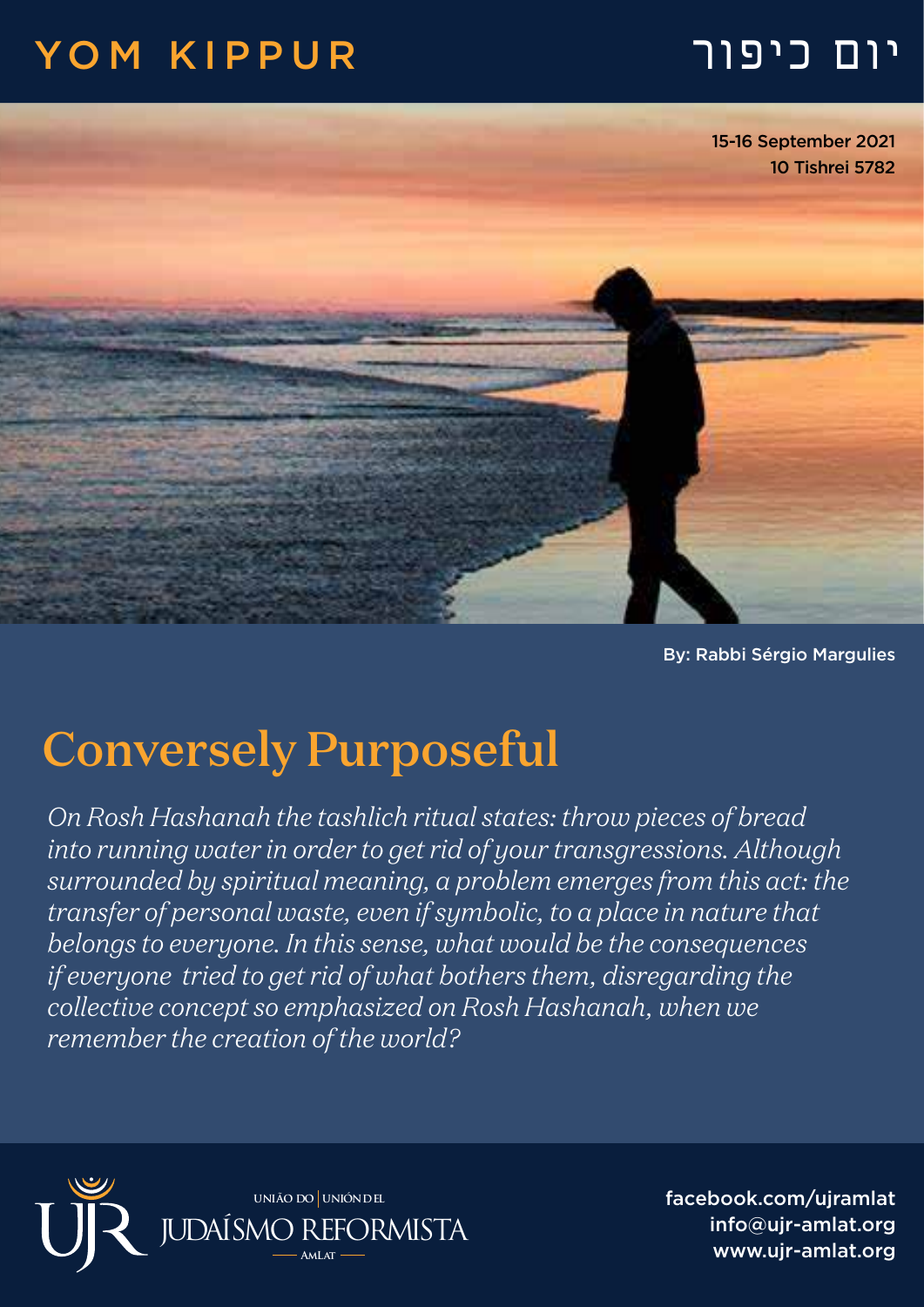*Rabbi Ed Rosenthal proposes a reversal of the tashlich: instead of throwing waste into the sea, which increases dirt, let's collect the debris accumulated in the sea. Thereby, to fulfill the intention of the tashlich of bringing purity, the ritual is reversed and the act of throwing out is replaced by the act of collecting. This reversal of the procedure helps to preserve the purpose of the ritual. This is the spiritual mathematics that leads from inversely proportional to conversely purposeful (in pursuit of the intended purposes).*



*While the suggestion for the tashlich is recent, the idea of inversion goes back centuries. The prophet Isaiah, whose message we read on Yom Kippur, asks a rhetorical question: "what is fasting but breaking bread with the hungry?" According to the prophet, the exacerbated concern with fulfilling the mitzvah of fasting at an individual level would be contrary to the intentions of this act. To avoid this, there is a reversal of the mitzvah in search of purposefulness: don't think about what you have given up eating, but what you aren't sharing.*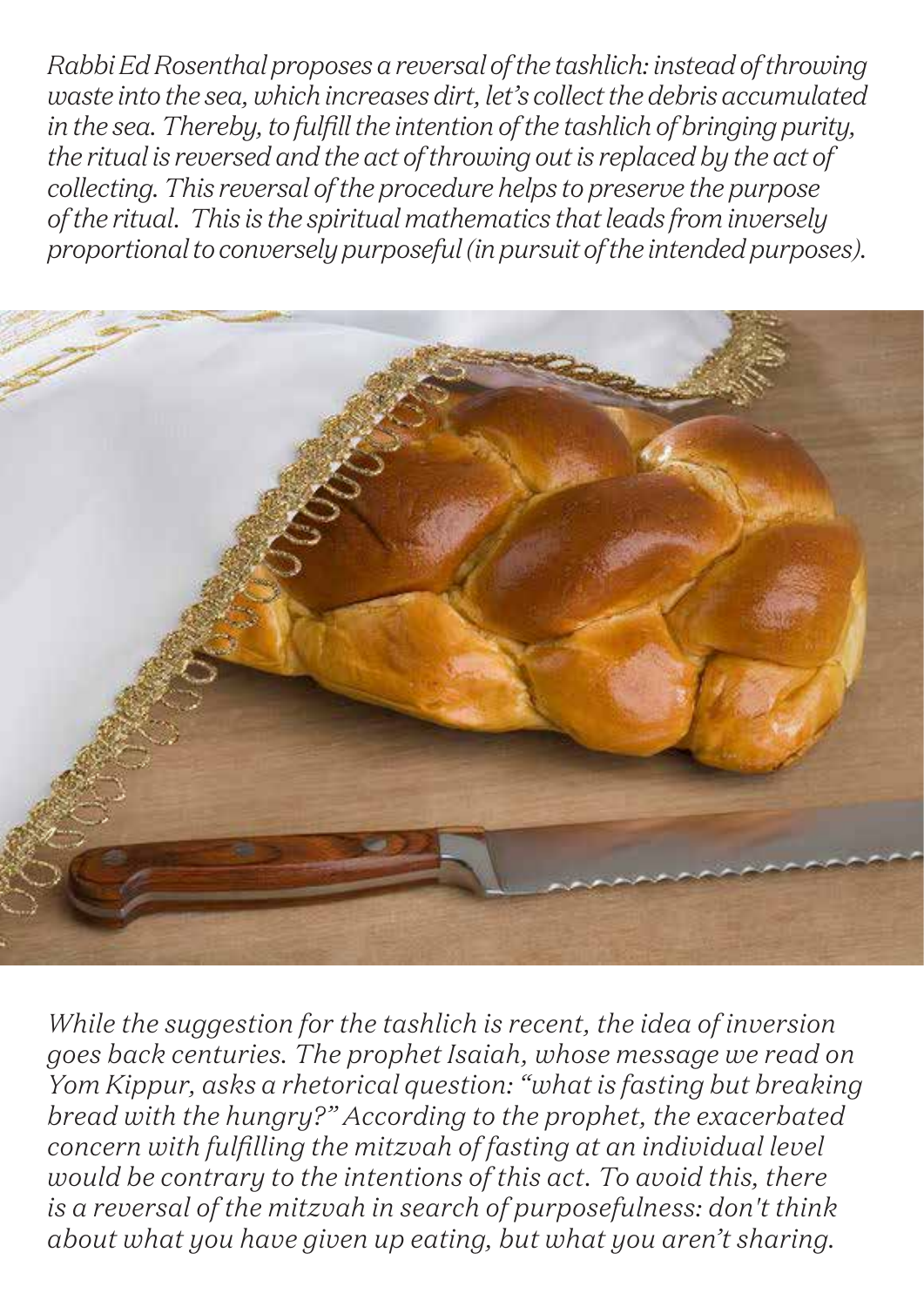

*The period of Rosh Hashanah and Yom Kippur is a period of teshuvah, which means both repentance and response. Through repentance we find the answers to it. They are a response to ensure us that we are on the right path. There is a risk, however, of our mistakenly taking wrong paths to correct our wrongdoings by relying on answers that have already been established.* 

*This will not allow for new acts of repentance, since regrets will be ruled out by the certainty of the previously endorsed answers. From time to time, it is important to reverse an answer into a new question in order to ensure that the purpose of teshuvah is preserved. For, even though faith is established* 



*by certainties and convictions, it needs to be shaken, rocked and inverted for its genuine purpose to be expressed.*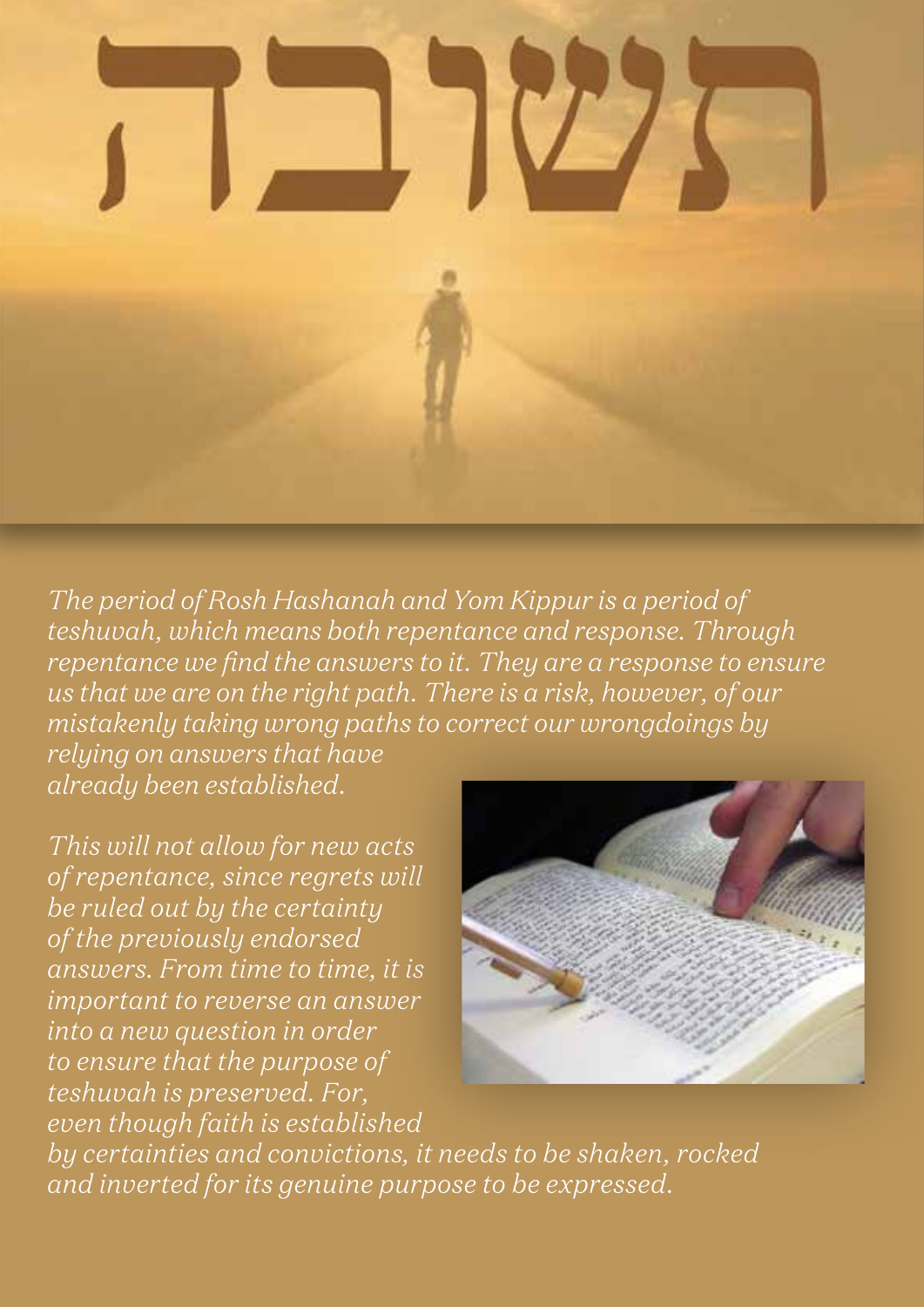*The prayers said during Yamim Noraim suggest that this is when fate is written down and signed, yet, at the same time, there is a warning that there is no fatalism involved in this, since it is possible to reverse fate through prayer, repentance and acts of justice. What if the objective is to create fear of the eventual outcome of our lives so that we try to reverse the designed fate, by reviving the purposes that prayer, repentance and justice give rise to?*

*Neilá, which means closing, is the climactic moment; it could lead us to infer that the opportunity for forgiveness and repentance has ended. This closing, however, can constantly be reverted, as taught by the Midrash: "the gates of repentance are always open". The permanent possibility of meeting with purposefulness reverts the immutable condition of what is stated as closed and makes way to new opportunities.*